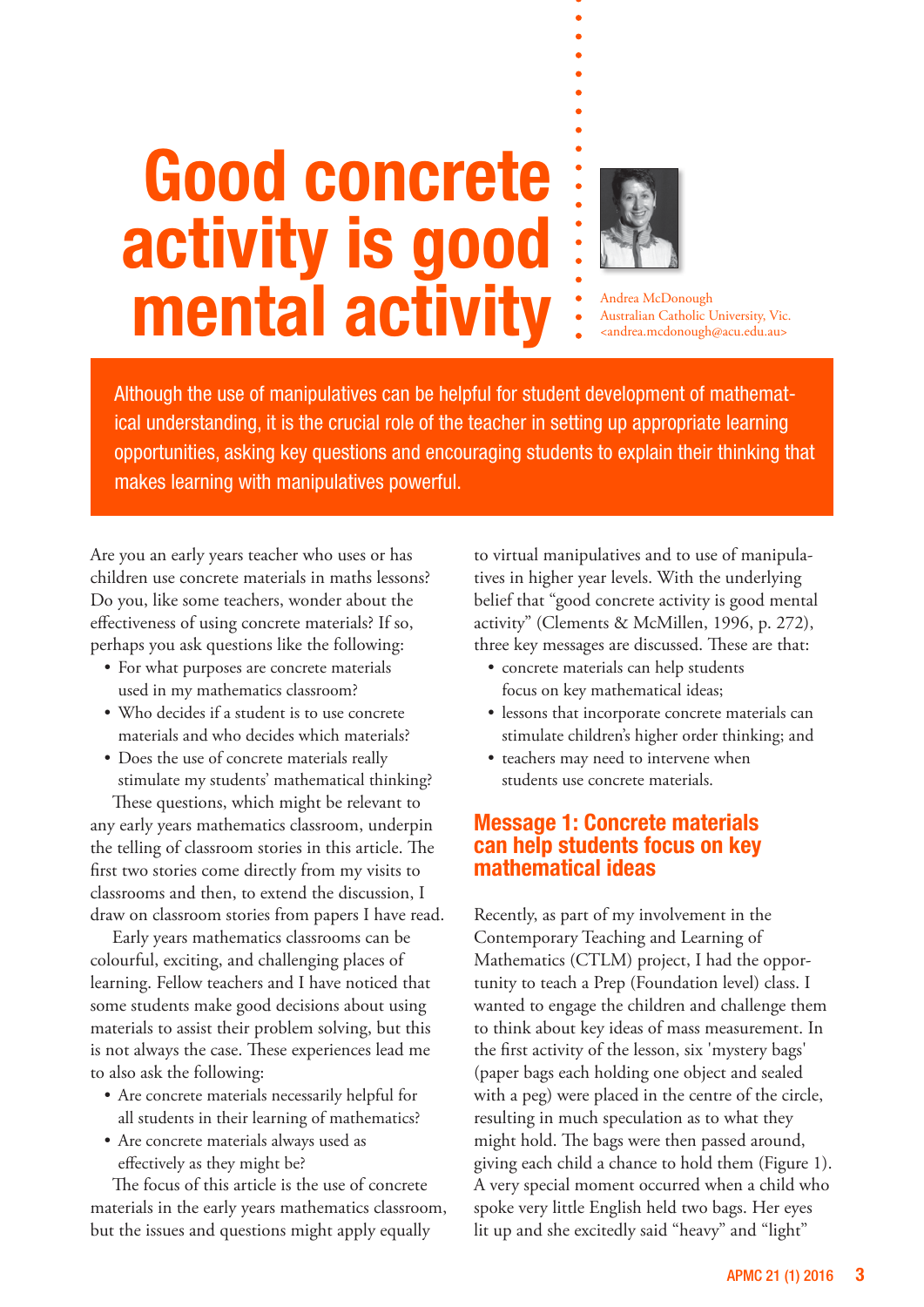to her friend who translated into English for us. I suspect that prior to holding the bags, this child had little sense of the mathematics of the lesson; the holding of the bags was essential for this child (and indeed most probably for all the children). The key mathematical terms she had identified were recorded on the whiteboard.

The children suggested that to check which bag was heaviest we could use balance scales (Figure 2). While the bags were weighed, compared, and ordered, once again there was much discussion. The statement from a child that "the heavy goes down" was recorded on the whiteboard.

Following the weighing and ordering of the bags by mass, we took the objects from the bags. The children discovered that although some were heavier and some lighter they all looked about the same size (volume). I had purposely chosen the objects as seen in Figure 3—a glass paper weight, a foam ball, a tennis ball, a cricket ball, a small apple and a small orange—to expose the children to the key mathematical idea that size (volume) does not necessarily determine mass.

The use of materials in the introduction to this lesson had performed some key purposes:

- • Children were engaged in the lesson;
- • Key mathematical terms 'heavy' and 'light' were articulated and highlighted;
- Attention was brought to the important measurement idea of comparison;
- • Children had the experience of hefting and using balance scales to compare and order masses; and
- The idea that mass is not necessarily related to size (volume) arose in the discussion.

The choice of particular materials, the way they were presented, and the fact that every child had 'hands on' physical experience, helped achieve these purposes. This was the introductory part of a lesson and was followed by children in pairs comparing masses of everyday objects using balance scales. (I had taken in a big mystery bag—containing a mixed collection of shoes—and many children compared these to their own shoes!). The relationship between mass and size was explored by some children in their further investigations. Some focused on comparing and used the related language, and some measured by quantifying using balance scales and informal units available in their classroom. From my experiences of teaching mass at various levels in CTLM schools and through

focused research of mass learning in Years 1 and 2 (e.g., McDonough, Cheeseman, & Ferguson, 2013), I believe that a range of further rich experiences with manipulatives and related discussion of the key ideas of mass measurement would be required by these children in Prep and throughout the primary years. However, the use of concrete materials and the related discussion in this one lesson did provide experiences that not only engaged the children physically but also facilitated thinking about key ideas of mass measurement.



Figure 1. Each child had a turn to heft the 'mystery bags'.



Figure 2. The masses of mystery bags were compared by using balance scales.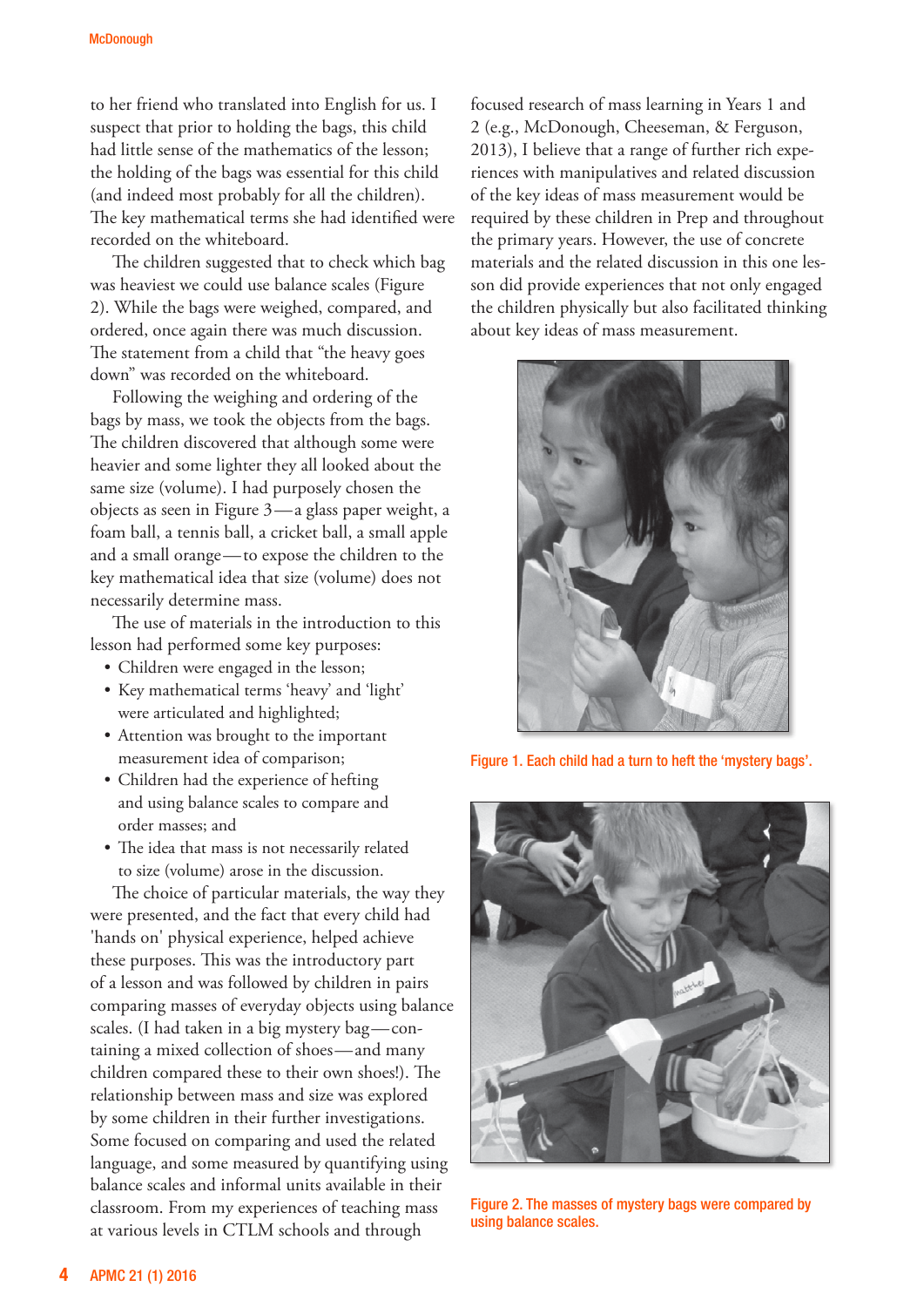

Figure 3. The objects that were in the mystery bags.

#### **Message 2: Lessons that incorporate concrete materials can stimulate children's higher order thinking**

When teaching mathematics to her Prep (Foundation level) class, Ms Prep, a highly effective teacher in the Early Numeracy Research Project (ENRP, McDonough, 2003; McDonough & Clarke, 2003) often used a range of concrete materials to facilitate thinking, used tasks that challenged children, and posed questions that asked them to explain and reason. For this lesson, Ms Prep stated that she wanted to "introduce the children to repeating patterns … They had noticed numbers on the number chart but we hadn't done anything with other patterns at all".

When introducing the lesson, Ms Prep used a variety of stimuli to show different types and uses of patterns. She read a book that included pictures of everyday objects and made reference to patterns on leaves and wings of butterflies. She then showed a collection of objects she had bought in preparation for upcoming family birthdays, including a decorated plastic plate and wrapping paper. When Rory excitedly told the class that the plate had a pattern, Ms Prep asked "How many colours are in the pattern?" George told the class that the colours kept going all the way around the edge of the plate. With the purpose of making the mathematical idea explicit, Ms Prep stated "Around the plate is a repeating pattern". The multi-directional geometric patterns on the sheets of wrapping paper provided extra challenge. At one time Ms Prep asked, "Lara, can you see any pattern there? Is there a repeating pattern?". She also expected children to explain: "There are lots of pretty colours, but is that a repeating pattern? How?" Throughout the discussion Ms Prep brought the students' attention to the mathematics by reinforcing the idea of repeating pattern.

For the main part of the lesson, the children formed a circle on the floor and each made their own pattern using coloured square tiles.

For example, one child made a pattern of white, red, white, red, white, red. Another child made the following line of tiles: white, green, yellow, green, yellow, green, white. As the children displayed their patterns Ms Prep challenged the class to think, that is, she held back from commenting on the students' patterns and asked questions including:

- Tell us your pattern. Is that a repeating pattern?
- How many colours make up ....'s pattern?
- • Tell us his/her pattern. Is it a repeating pattern?
- Why is it not a repeating pattern?
- Where did it stop being the same?
- How could s/he make that a repeating pattern?
- Has anybody got any suggestions?

The final four questions are examples of those where the teacher took the children beyond description into higher order thinking. They include asking students to show mathematical understanding by justifying.

To conclude the lesson, Ms Prep assessed each student's ability to create a repeating pattern. Choosing anything from a two-to a five-colour repeating pattern, each student used stickers to make a pattern around the top of a plastic cup (the cups were to be used on Grandparents' Day).

To summarise, in this lesson Ms Prep introduced the students to the idea of a repeating pattern through use of a variety of appropriate materials and focused activities. The students engaged not only with the materials but also with the key mathematical idea of the lesson. Ms Prep used open-ended tasks and posed questions to challenge the students to reflect, to explain their mathematical thinking, and to evaluate other students' mathematical ideas. The teacher played a key role in the effectiveness of children's use of the concrete materials for the learning of mathematics. The range of manipulatives provided the context for identifying and discussing repeating patterns and thus was a key element of the lesson, but it was the choice of task and the teacher questioning which stimulated higher order thinking.

### **Message 3: Teachers may need to intervene when students use concrete materials**

A dilemma for teachers can be whether to intervene when children use concrete materials.

There are times when a child has chosen to use certain materials and a suggestion from the teacher to use an alternate representation can confuse the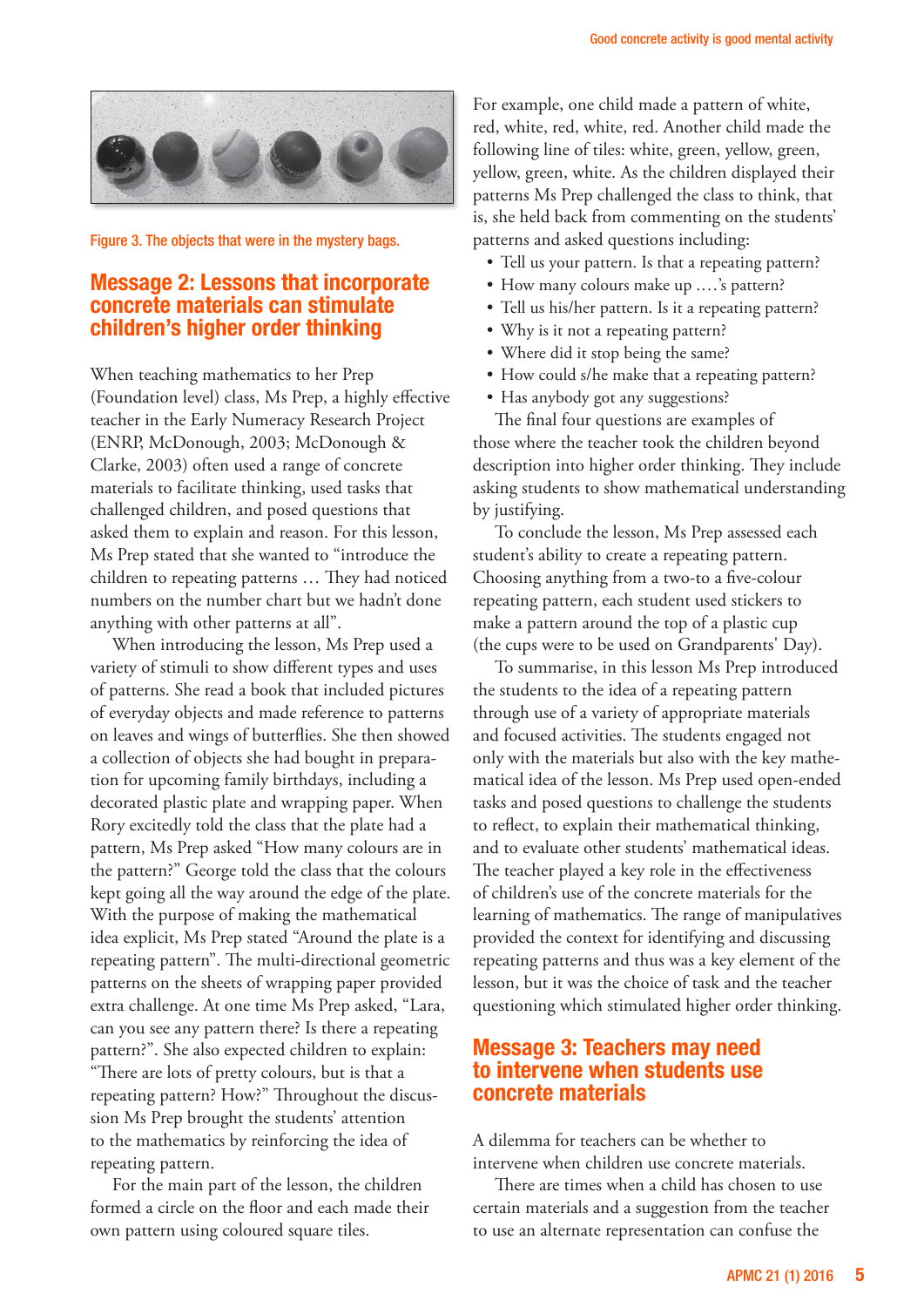child. Baker (2008) illustrated this with a story from a demonstration lesson in a Year 2 class. Baker started by reading the counting book *One is a Snail, Ten is a Crab* (Sayre & Sayre, 2006). She then asked the children to show what combination of creatures would have 47 feet. One child chose to draw crabs (10 feet) and other creatures to represent the combination. However, one of the observing teachers then intervened and encouraged the child to use bundles of 10 icy pole sticks and loose ones. Baker described that the child was "left in a strange place. What she had been doing made sense to her but she could see it was not valued by the teacher" (p. 36). The child did not make the links between what the intervening teacher described as "pretend feet" (icy pole sticks) and her own drawing. Baker felt that, at that time, the drawing was more meaningful to the child and the teacher's suggestion was disconnected and too abstract.

Importantly, there are also times where intervening and extending a child's thinking beyond the use of materials can be beneficial. This was conveyed very clearly for me in the following classroom story.

Ambrose (2002) warned us that some children use cautious approaches, such as the use of concrete materials, and do not progress to solving problems through abstract approaches. To illustrate how such children work, and as a context for discussing possible teacher responses, Ambrose (p. 17) told about a second grade class where the following problem was posed:

There were 91 second graders and 37 first graders on the softball team. How many more second graders than first graders on the softball team?

Two children in the same class who had performed similarly on tests of multi-digit addition and base ten knowledge, solved the problem. Their teacher allowed them to choose whatever tools they wanted and expected them to explain their thinking. Paul worked mentally saying "Ninety take away 30 is 60; take away 7 is 53. Add that 1 from the 91, and you have 54". Paul used what might be called an invented mental strategy, a legitimate way to solve the problem. May used blocks, making a train of 91 blocks and another of 37. She placed the trains

next to each other and "painstakingly counted the difference between the two trains by ones and obtained the correct answer" (p. 17). The teacher then asked May if she could use tens. May counted the difference between the trains by tens, getting the correct answer again. In some ways May's approach was satisfactory. It was good that she had been exposed to the difference form of subtraction and was able to work with tens when prompted.

But, on the other hand, as Ambrose discussed, May was actually using a concrete procedure that she had been using since her first year of school. When she did not have materials, May would draw tally marks, mostly counting them by ones, thus still using a form of concrete method. May appeared to be working on 'automatic pilot' in choosing to use a modelling approach for solving problems with little if any evidence that her thinking had progressed.

So a dilemma for teachers can be whether or not to intervene when children are using manipulatives. In the case of the classroom story described here it seems that the teacher's knowledge that May had worked with materials in the same way for a long time was a key factor. Perhaps you have children like May in your class and you are asking how you might best help them to move onto solving problems through abstract approaches.

Ambrose (2002) suggested a range of strategies from which I have chosen three that I think can be particularly helpful when working with children like May during maths lessons:

- "When a child solves a problem but cannot explain how she did so, do not prompt her to use manipulatives. Rather than ask her to show you what she did, support her in explaining her thinking. You might ask, 'What number did you start with? What did you do next?' and so on." (p. 20)
- "Encourage children to challenge themselves. Ask, 'Can you think of another way to solve that problem? Can you try working in your head?' "(p. 20)
- • "If a child uses manipulatives, ask her to explain what she did without giving her access to the blocks. In other words, push the blocks aside and say, 'Now tell me what you did with the blocks'. This practice will prompt the child to reflect on her actions. By imagining her actions, she will begin to develop mental